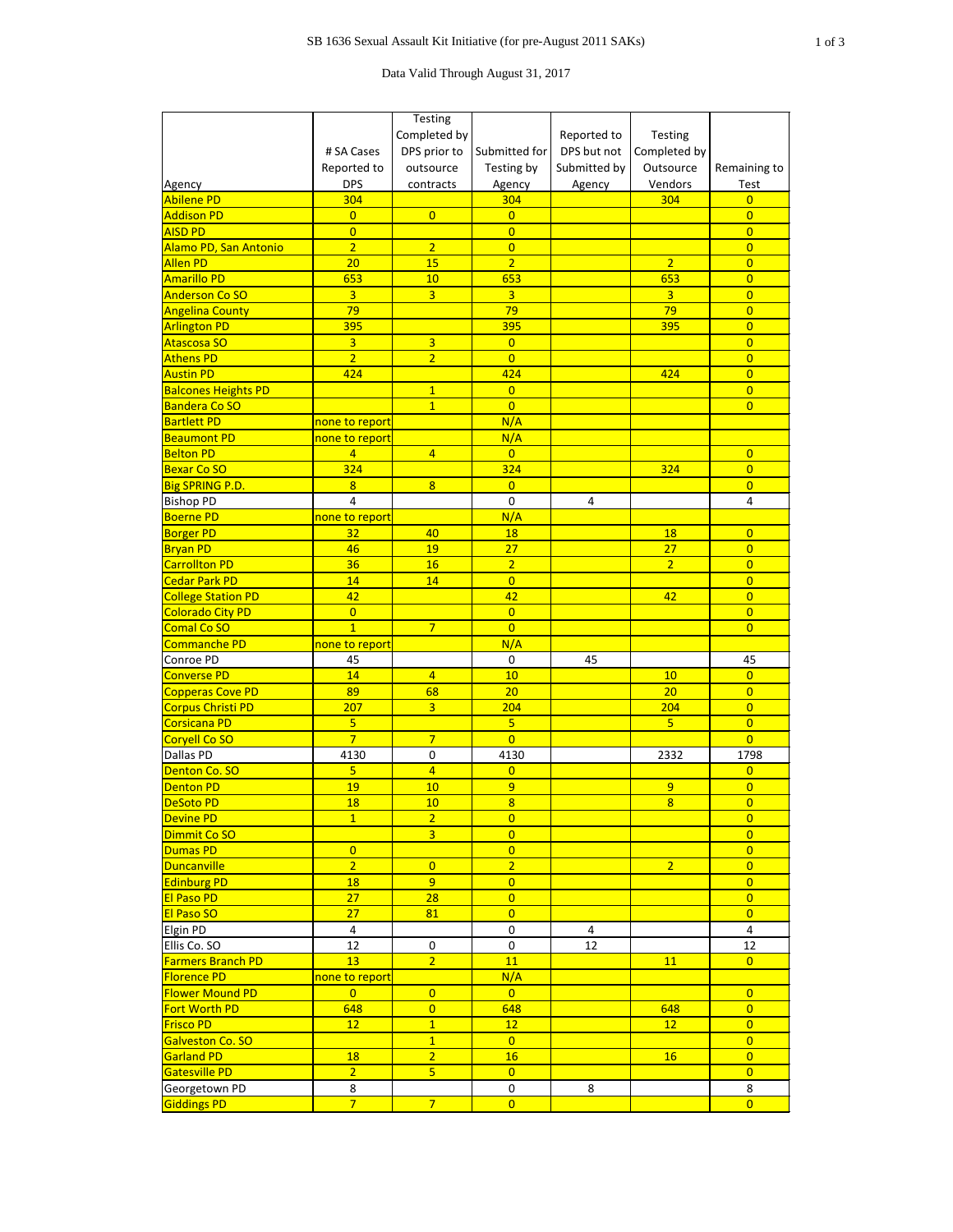## Data Valid Through August 31, 2017

| <b>Granger PD</b>         | none to report  |                  | N/A              |                |                |                |
|---------------------------|-----------------|------------------|------------------|----------------|----------------|----------------|
| <b>Hallettsville PD</b>   | none to report  |                  |                  |                |                | $\overline{0}$ |
| <b>Haltom City PD</b>     | 10              | $\overline{0}$   | 10               |                | 10             | $\overline{0}$ |
| <b>Hardeman County SO</b> | none to report  |                  | N/A              |                |                |                |
|                           |                 |                  | $\mathbf 0$      |                |                |                |
| Harker Heights P.D.       | 18              |                  |                  | 18             |                | 18             |
| Harris Co DA              | $\mathbf{1}$    |                  | $\boldsymbol{0}$ | $\mathbf{1}$   |                | $\mathbf{1}$   |
| <b>Harrison Co. SO</b>    | $\overline{2}$  | $\overline{2}$   | $\overline{0}$   |                |                | $\overline{0}$ |
| <b>Helotes PD</b>         | $\overline{1}$  | $\overline{1}$   | $\overline{0}$   |                |                | $\overline{0}$ |
| <b>Henderson PD</b>       | $\overline{8}$  | $\overline{0}$   | $\overline{8}$   |                | 8              | $\overline{0}$ |
| <b>Hewitt PD</b>          | $\overline{2}$  | $\overline{2}$   | $\overline{0}$   |                |                | $\overline{0}$ |
| <b>Hill Co SO</b>         | 27              | 28               | $\overline{0}$   |                |                | $\overline{0}$ |
| Hood Co S.O.              | $\overline{3}$  |                  | $\mathbf 0$      | $\overline{3}$ |                | $\overline{3}$ |
| <b>Houston PD</b>         | 6663            | N/A              | N/A              |                |                |                |
| <b>Hutto PD</b>           | none to report  |                  | N/A              |                |                |                |
| Ingleside PD              | 13              | $\overline{2}$   | $\mathbf 0$      | 11             |                | 11             |
| Italy PD                  | $\overline{2}$  | $\boldsymbol{0}$ | $\overline{0}$   | $\overline{2}$ |                | $\overline{2}$ |
| Jarrell PD                | none to report  |                  | N/A              |                |                |                |
| Jim Wells SO              | $\overline{1}$  | $\overline{1}$   | $\overline{0}$   |                |                | $\overline{0}$ |
| Johnson City PD           | $\overline{2}$  | $\overline{2}$   | $\overline{0}$   |                |                | $\overline{0}$ |
| Kendall Co. So            |                 |                  | N/A              |                |                |                |
|                           | none to report  |                  |                  |                |                |                |
| <b>Kennedy Co SO</b>      |                 | $\overline{1}$   | $\overline{0}$   |                |                | $\overline{0}$ |
| Killeen P.D.              | 186             | 96               | 90               |                | 90             | $\overline{0}$ |
| <b>Kyle PD</b>            | $\overline{4}$  |                  | $\overline{4}$   |                | $\overline{4}$ | $\overline{0}$ |
| Lacy Lakeview P.D.        | $\overline{4}$  |                  | $\mathbf 0$      | $\overline{4}$ |                | $\overline{4}$ |
| Lakeway PD                | $\overline{2}$  | $\overline{2}$   | $\overline{0}$   |                |                | $\overline{0}$ |
| Leander PD                | $\overline{3}$  | $\overline{3}$   | $\overline{0}$   |                |                | $\overline{0}$ |
| Lewisville PD             | 30 <sub>2</sub> | $\overline{0}$   | 30               |                | 30             | $\overline{0}$ |
| <b>Liberty County</b>     | 20              |                  | 20               |                | 20             | $\overline{0}$ |
| Liberty Hill PD           | none to report  |                  | N/A              |                |                |                |
| <b>Llano PD</b>           | $\mathbf{1}$    | $\overline{1}$   | $\overline{0}$   |                |                | $\overline{0}$ |
| Lockney PD                | none to report  |                  | N/A              |                |                |                |
| Lubbock - Cooper ISD PD   | none to report  |                  | N/A              |                |                |                |
| Lubbock PD                | 205             | 81               | $\overline{1}$   |                | $\overline{1}$ | $\overline{0}$ |
|                           |                 |                  |                  |                |                |                |
|                           |                 |                  |                  |                |                |                |
| Lubbock SO                | 9               |                  | $\mathbf 0$      | 9              |                | 9              |
| Lufkin PD                 | 28              | 29               | $\overline{0}$   |                |                | $\overline{0}$ |
| <b>Marshall PD</b>        |                 |                  | $\overline{1}$   |                | $\overline{1}$ | $\overline{0}$ |
| Mathis PD                 |                 | $\overline{1}$   | $\overline{0}$   |                |                | $\overline{0}$ |
| McAllen PD                | 82              | 10               | 72               |                | 72             | $\overline{0}$ |
| McKinney PD               | 35              | 18               | 17               |                | 17             | $\overline{0}$ |
| Midland PD                | <b>188</b>      | 129              | 59               |                | 59             | $\overline{0}$ |
| Mills Co S.O.             | $\mathbf{1}$    |                  | $\mathbf 0$      | $\mathbf{1}$   |                | $\mathbf{1}$   |
| <b>Mission PD</b>         | 19              | $\overline{0}$   | 19               |                | 19             | $\overline{0}$ |
| Morris Co. SO             | $\overline{2}$  | $\overline{1}$   | $\overline{1}$   |                | $\overline{1}$ | $\overline{0}$ |
| Nacogdoches PD            | $\overline{8}$  |                  | $\overline{8}$   |                | $\overline{8}$ | $\overline{0}$ |
| New Braunfels PD          | $\overline{2}$  | $\overline{3}$   | $\overline{0}$   |                |                | $\overline{0}$ |
| North Richland Hills PD   | 100             |                  | $\mathbf 0$      | 100            |                | 100            |
| Odessa PD                 | 72              | $\overline{1}$   | 71               |                | 71             | $\overline{0}$ |
|                           |                 |                  |                  |                |                |                |
| <b>Orange PD</b>          | 11              |                  | 11               |                | <b>11</b>      | $\overline{0}$ |
| <b>Paris PD</b>           | $\overline{8}$  | $\overline{0}$   | $\overline{8}$   |                | 8              | $\overline{0}$ |
| <b>Parker SO</b>          | $\overline{5}$  | $\overline{4}$   | $\overline{0}$   |                |                | $\overline{0}$ |
| Pasadena PD               | 67              | 45               | $\mathbf 0$      | 22             |                | 22             |
| Pflugerville PD           | 28              |                  | $\boldsymbol{0}$ | 28             |                | 28             |
| <b>Pharr PD</b>           | 9 <sup>°</sup>  | $\overline{9}$   | $\overline{0}$   |                |                | $\overline{0}$ |
| <b>Plainview PD</b>       | 11              | 11               | $\overline{0}$   |                |                | $\overline{0}$ |
| <b>Port Lavaca PD</b>     | 10              | 10               | $\overline{0}$   |                |                | $\overline{0}$ |
| Potter Co. SO             | 18              |                  | $\boldsymbol{0}$ | 18             |                | 18             |
| <b>Prairie View PD</b>    | $\overline{3}$  |                  | $\overline{3}$   |                | $\overline{3}$ | $\overline{0}$ |
| Randall Co. SO            | 28              |                  | 28               |                | 28             | $\overline{0}$ |
| <b>Refugio PD</b>         |                 | $\mathbf{1}$     | $\overline{0}$   |                |                | $\overline{0}$ |
| <b>Richardson PD</b>      | $\overline{8}$  | $\overline{5}$   | $\overline{3}$   |                | $\overline{3}$ | $\overline{0}$ |
| Roanoke PD                | $\overline{2}$  | $\overline{2}$   | $\overline{2}$   |                | $\overline{2}$ | $\overline{0}$ |
| <b>Rockport PD</b>        | 11              |                  | 11               |                | 11             | $\overline{0}$ |